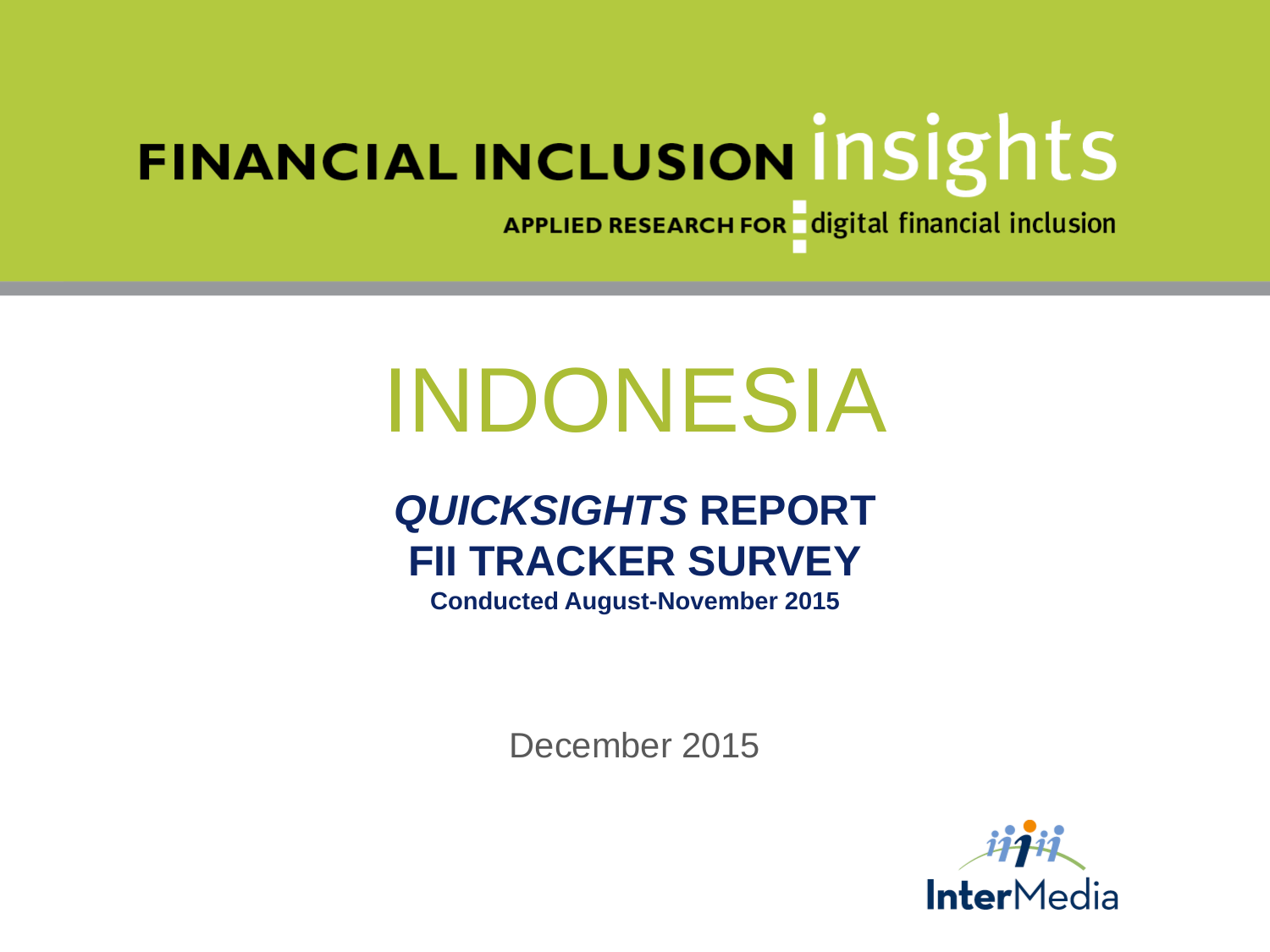APPLIED RESEARCH FOR digital financial inclusion

# **KEY DEFINITIONS**

- **Access** Access to a bank account or mobile money account means a respondent can use bank/mobile money services either via their own account or via an account of another person.
- **Active account holder** An individual who has a registered DFS account and has used it in the last 90 days.
- **Active user** An individual who has used any DFS for any type of transaction in the past 90 days via his/her own account or somebody else's account.
- **Adults with DFS access** Adults who either own a DFS account or have access to someone else's account.
- **Arisan** Informal rotating credit savings group.
- **Below the poverty line**  In this particular study, adults living on less than \$2.50 per day, as classified by the Grameen PPI.
- **Credit-only financial institutions –** financial institutions that only offer loan disbursement services to their customers.
- **Digital financial services (DFS)** Financial services provided through an electronic platform (mobile phones, electronic cards, the internet, etc.). **For this particular study, digital financial services include bank services and mobile money services**.
- **Grameen Progress out of Poverty Index (PPI)**  A poverty measurement tool from the Grameen Foundation wherein a set of country-specific questions are used to compute the likelihood that a household is living below the poverty line.
- **Financially included –** Individuals who have registered for a financial service account with a full-service financial institution.
- **Full-service institutions –** A financial institution that offers customers at least one of the following services: savings, money transfers, insurance or investments.
- **Mobile money (MM)** A service in which a mobile phone is used to access financial services.
- **Mobile-money value-added services –**Individually branded service products offered by mobile money providers in addition to or along with their basic mobile money services.
- **Registered active user** A person with a registered DFS account that has used it in the last 90 days.
- **Services beyond basic wallet**  DFS transactions that go beyond simple deposits, withdrawals or money transfers.
- Urban/rural Urban and rural persons are defined according to their residence in urban or rural areas as prescribed by the national bureau 2 of statistics.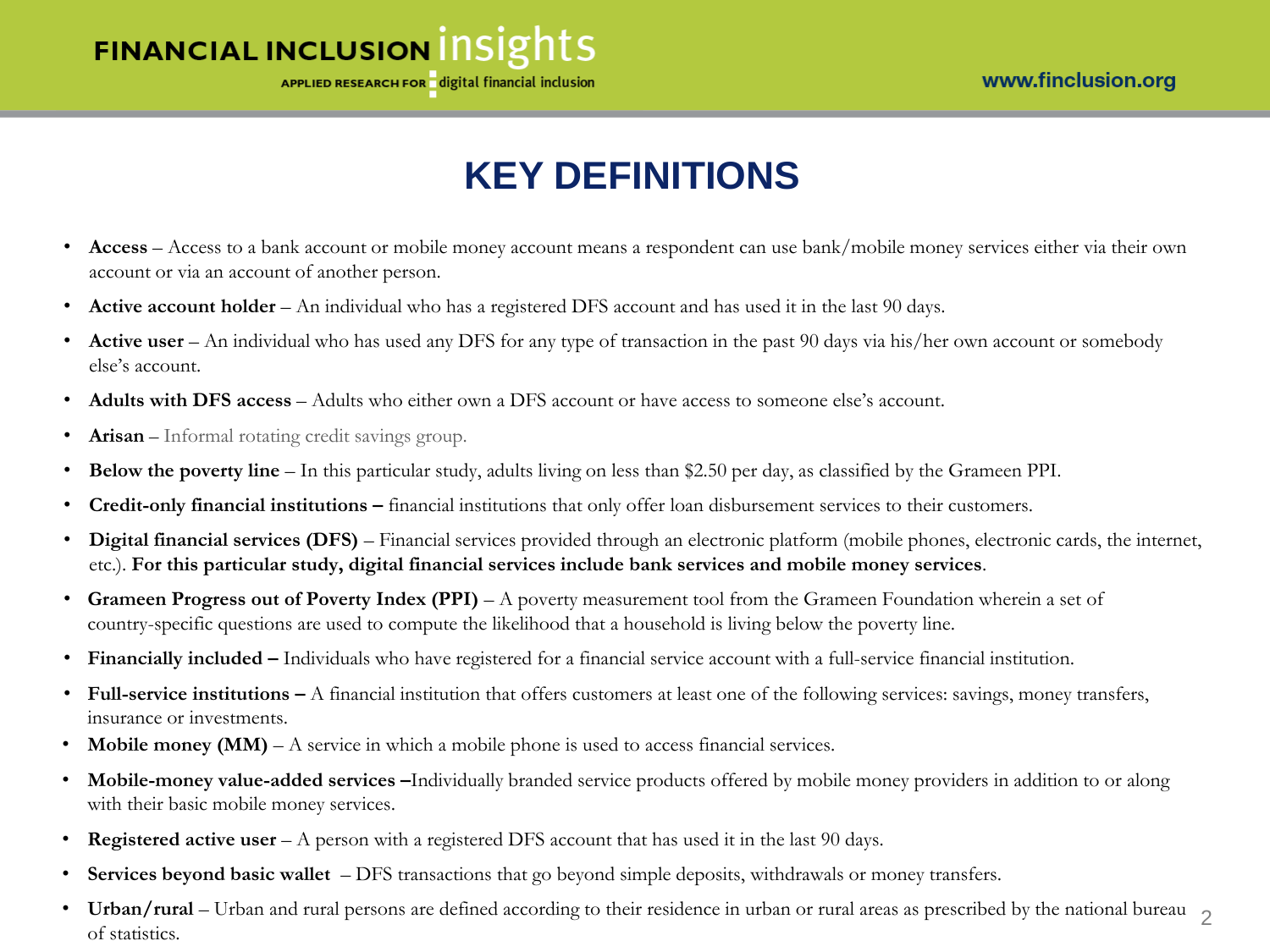#### **INDONESIA**

## **Notable statistics**

- **Banks and arisans continued to dominate the financial services landscape in 2015.**
	- o Banks remain the most widely used financial service institutions; 27 percent of adults have used a bank and 22 percent of adults are active users, having used their account in the past 90 days.
	- o Among semi-formal and informal financial services, arisans (informal rotating credit savings groups) are still the most commonly used financial service. Just over onequarter of adults use arisans, most of whom do not use bank accounts.
	- o Combined, nearly half the population use banks and arisans, and those products serve distinct groups. Most users opt to only use one of the two types of services.
- **Mobile money awareness and use are on the rise.**
	- o Awareness of mobile money providers is a first step to building toward usage, and awareness grew by 2 percent since 2014. Awareness grew the most among urban and above poverty populations.
	- o Mobile money use increased from 0.1 percent to 0.4 percent. While still a very small proportion of the population, this suggests that increased awareness may be starting to translate to increased use.
	- o There remains a lack of specific knowledge about how mobile money services work. Key to converting more awareness into usage will be building knowledge around what mobile money services exist, and how to open an account.
	- o Near universal basic literacy and numeracy mean that these are not barriers to mobile money uptake. In some countries, the population's reading and numeracy limitations hinder adoption.

#### **2015: Registered financial services users\***

(Shown: Percentage of Indonesian adults, N=6,060)



#### \*Overlap representing those who have multiple kinds of financial accounts is not shown.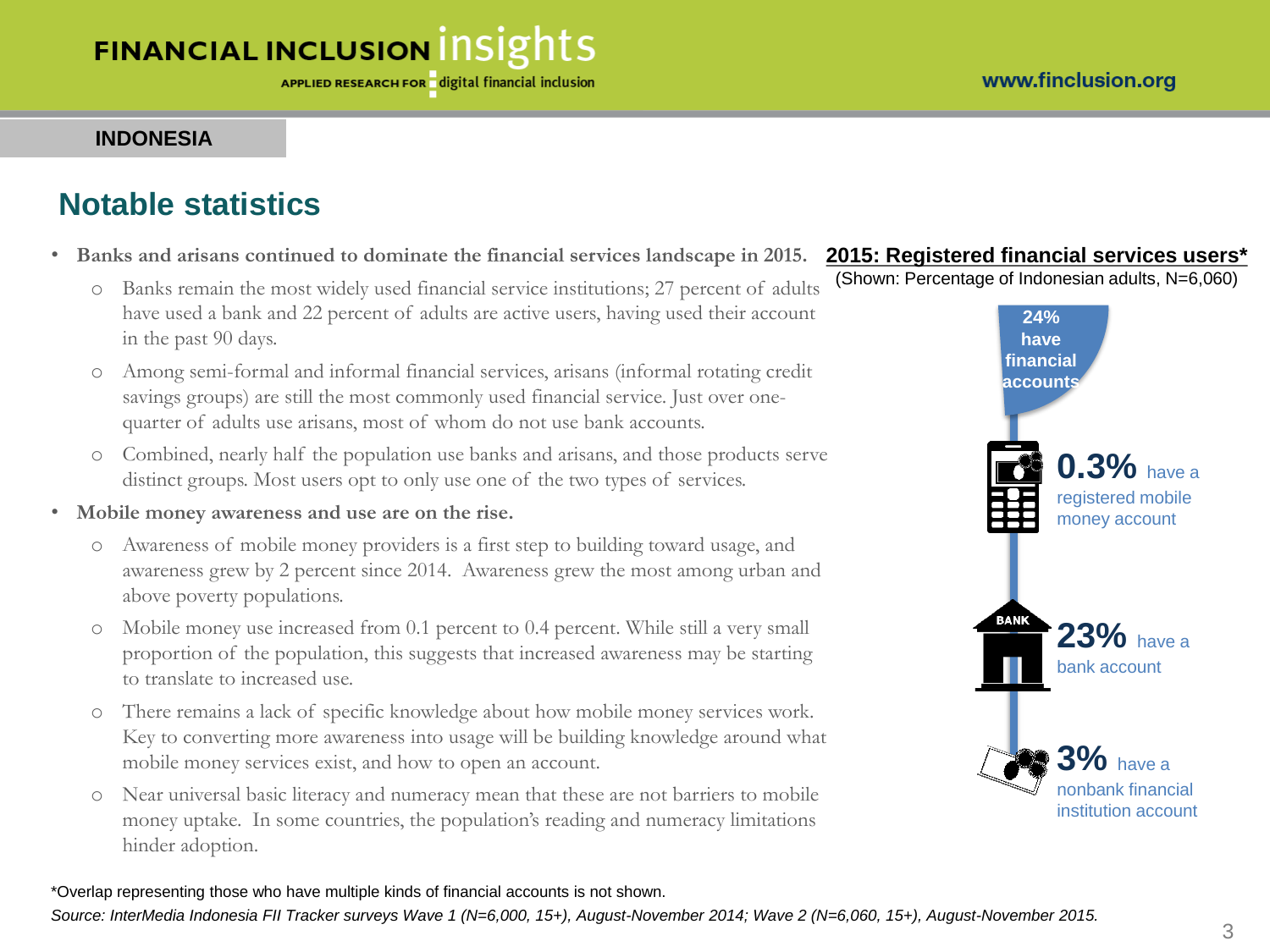

**INDONESIA**

#### www.finclusion.org

## **At-a-glance: Bank accounts continue to be the primary means of financial access**



Types of account ownership are not mutually exclusive. \*A registered account used in the last 90 days.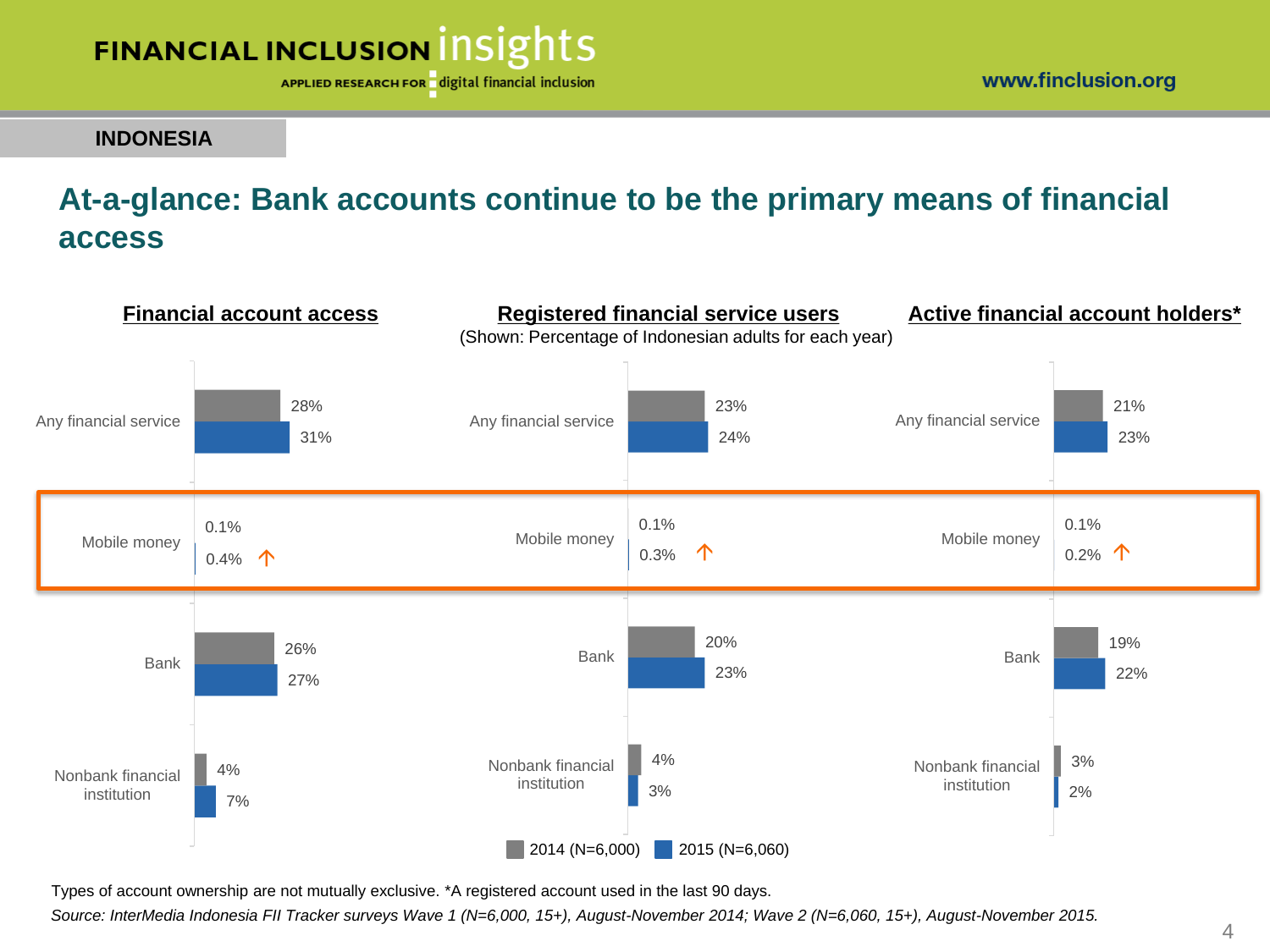APPLIED RESEARCH FOR digital financial inclusion

#### **INDONESIA**

#### **FII Indonesia Tracker Survey details**

#### Survey Summary

- Annual, nationally representative survey  $(N=6,060)$  of Indonesian adults aged 15+
- Face-to-face interviews lasting, on average, 83 minutes.
- Second survey (wave 2) conducted from  $8/2/2015$  to  $11/15/2015$
- Tracks trends and market developments in DFS based on the information gathered in the first survey, conducted in 2014

#### Data Collection

- Basic demographics and poverty measurement (Grameen Progress Out of Poverty Index)
- Access/use of mobile devices
- Access/use of mobile money
- Access/use of formal financial services (e.g., bank accounts)
- Access/use of semi-formal and informal financial services (e.g., microfinance institutions, cooperatives, village savings groups)
- Financial literacy and preparedness
- General financial behaviors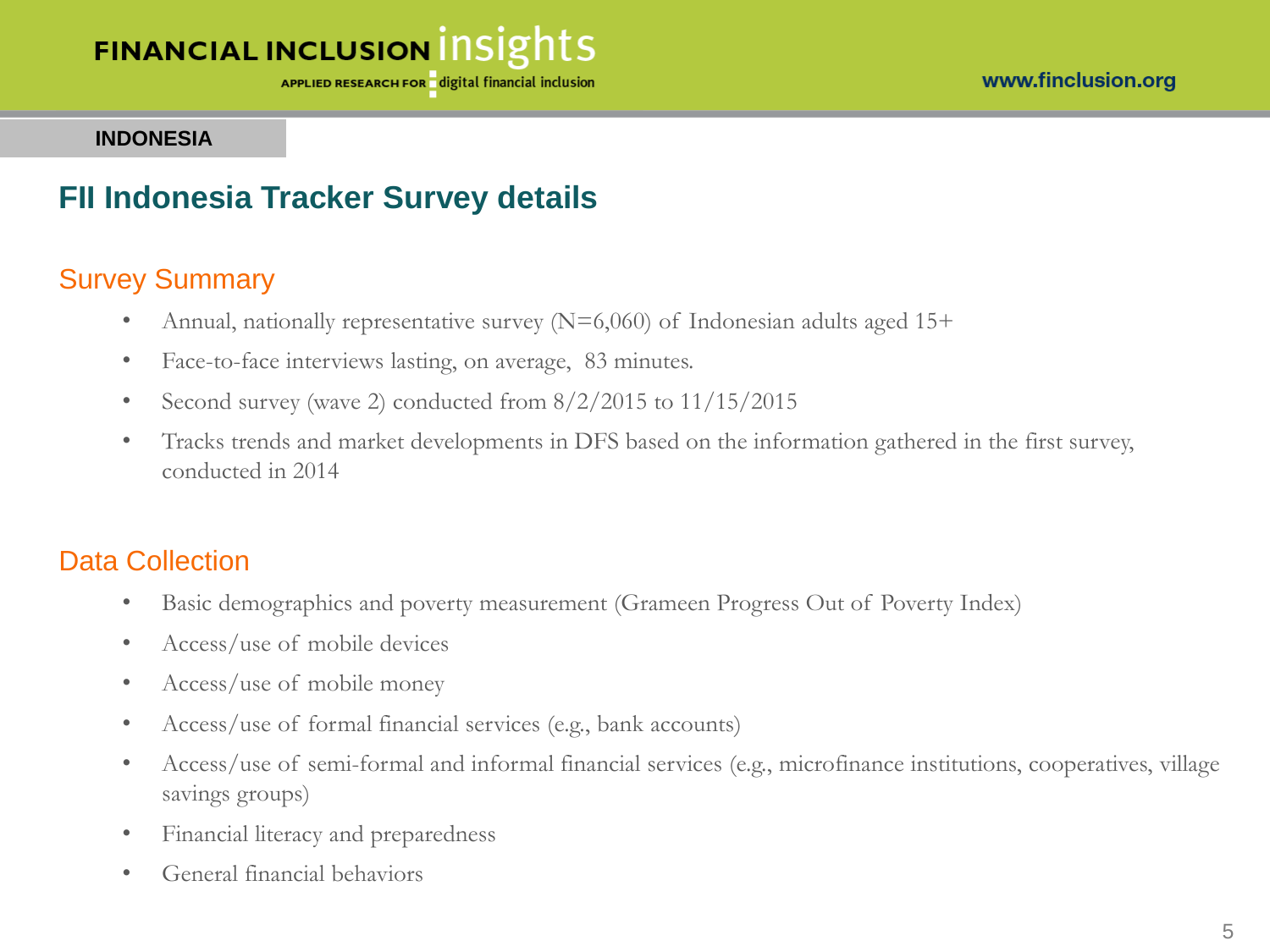APPLIED RESEARCH FOR digital financial inclusion

**INDONESIA**

## **Survey demographics**

|                                      | % of survey |                       | % of survey |
|--------------------------------------|-------------|-----------------------|-------------|
| Gender                               |             | Age                   |             |
| Male                                 | 49%         | $15 - 24$             | 22%         |
| Female                               | 51%         | 25-34                 | 22%         |
| Geography                            |             | 35-44                 | 21%         |
| Urban                                | 52%         | 45-54                 | 16%         |
| Rural                                | 48%         | $55+$                 | 18%         |
| Income                               |             | Aptitude              |             |
| Above the \$2.50/day<br>poverty line | 40%         | <b>Basic literacy</b> | 95%         |
| Below the \$2.50/day<br>poverty line | 60%         | <b>Basic numeracy</b> | 98%         |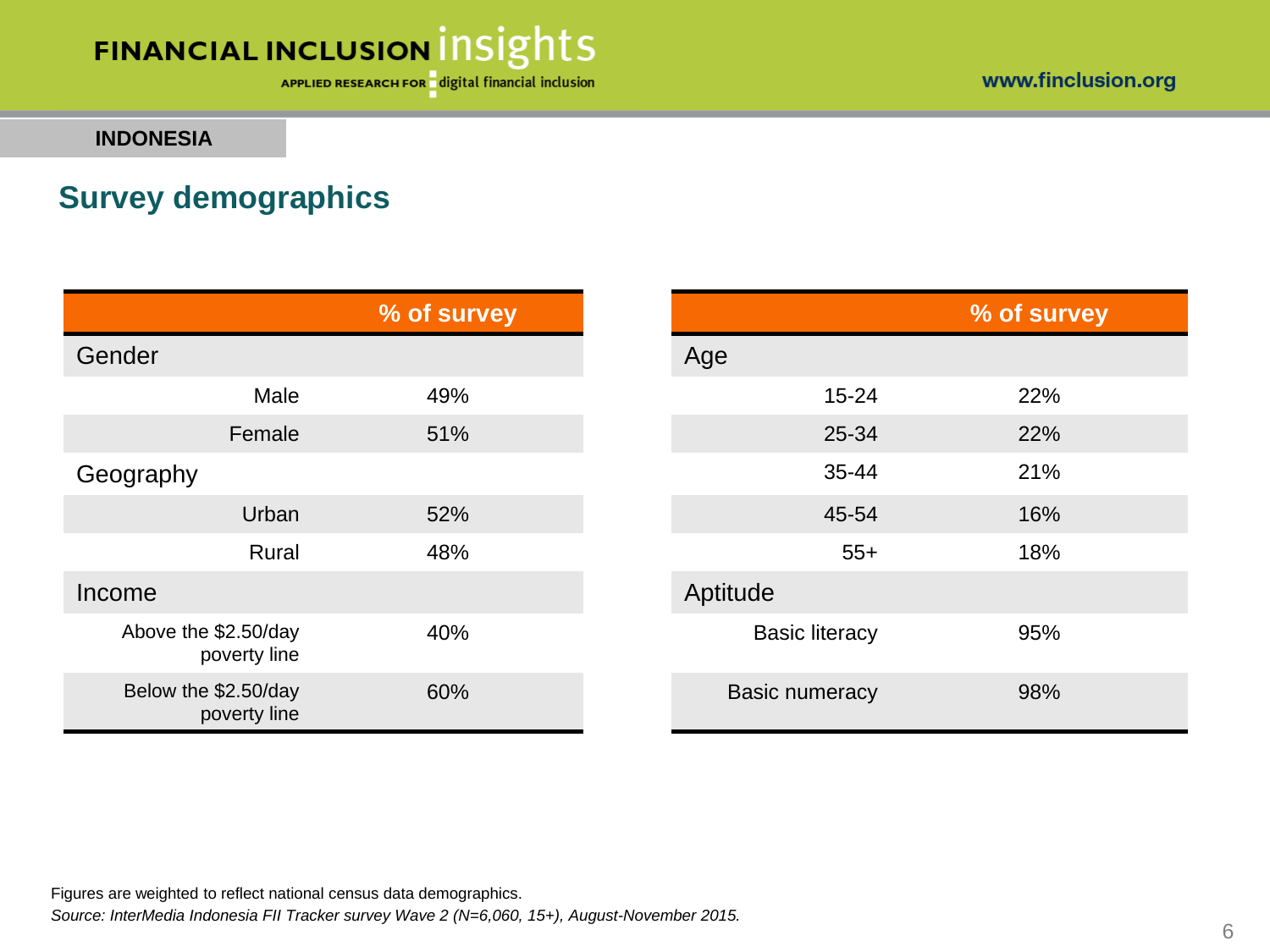

**INDONESIA**

## **More Indonesians are accessing financial services vs. 2014**



#### **Access to financial services** (Shown: Percentage of Indonesian adults for each year)

Types of accounts are not mutually exclusive.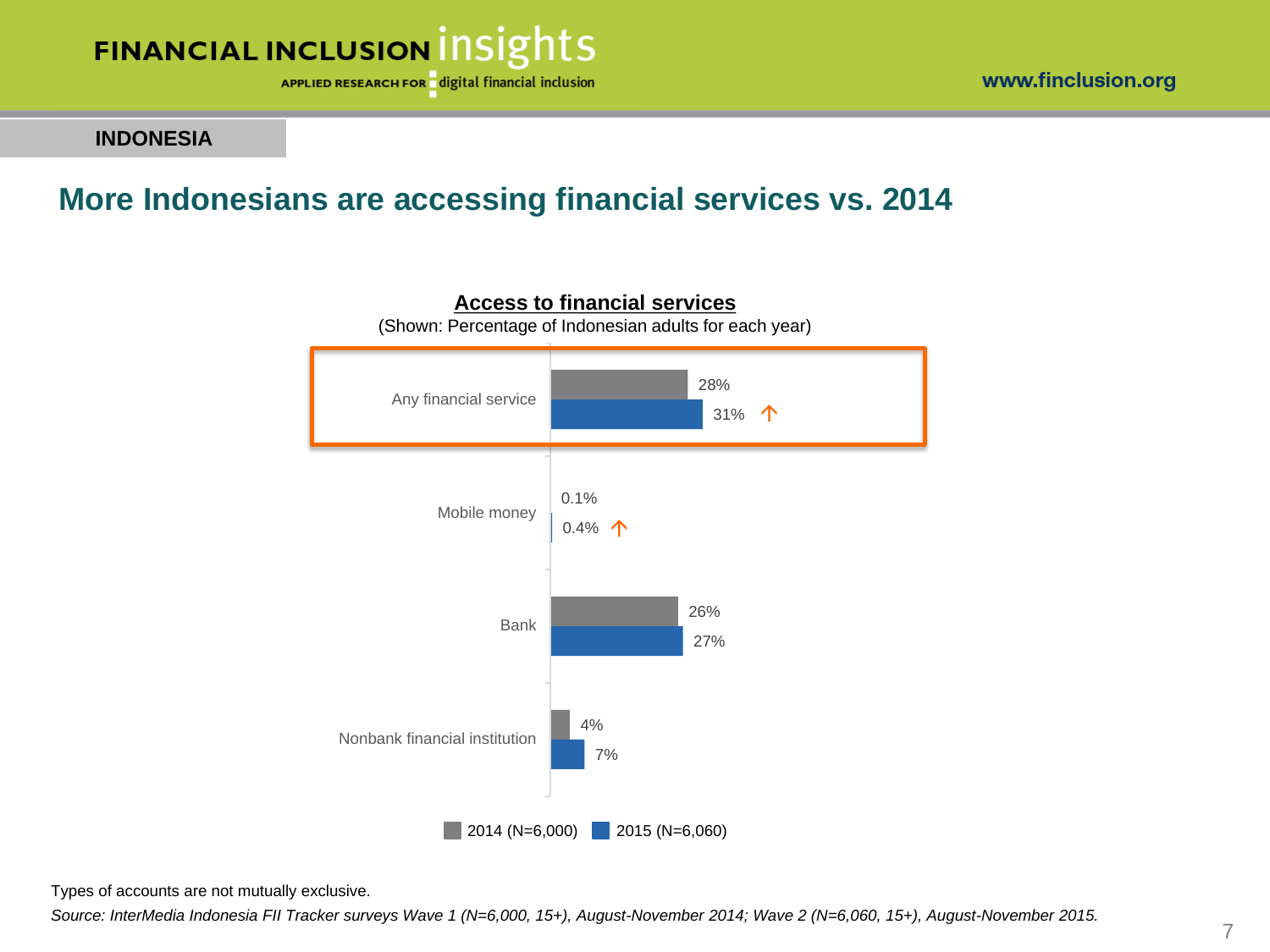

www.finclusion.org

#### **INDONESIA**

## **More Indonesians now have registered accounts and most are bank accounts**



**Registered financial service users** (Shown: Percentage of Indonesian adults for each year)

Types of accounts are not mutually exclusive.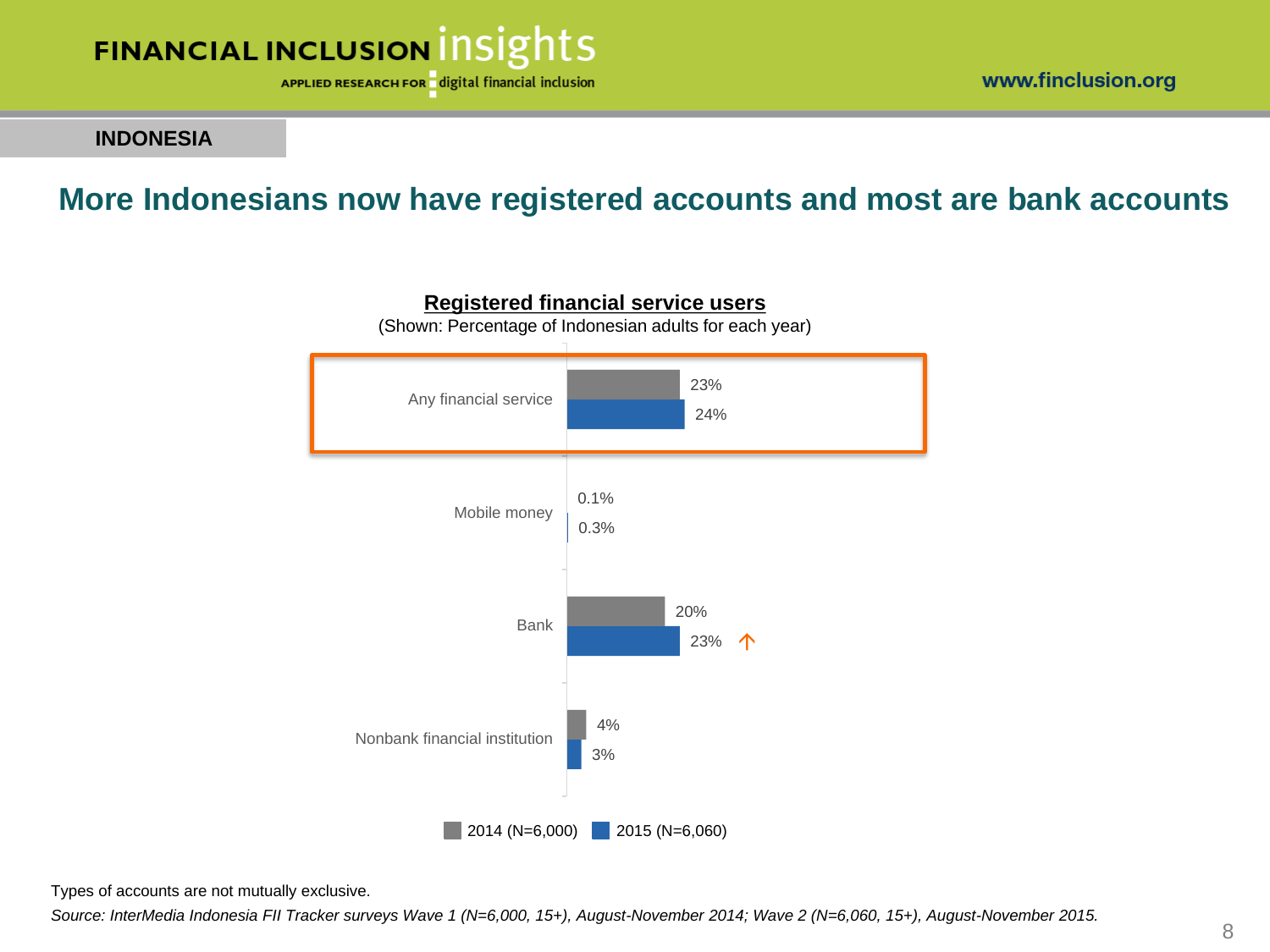

www.finclusion.org

#### **INDONESIA**

## **Registered account holders are mostly active account users**



Types of accounts are not mutually exclusive.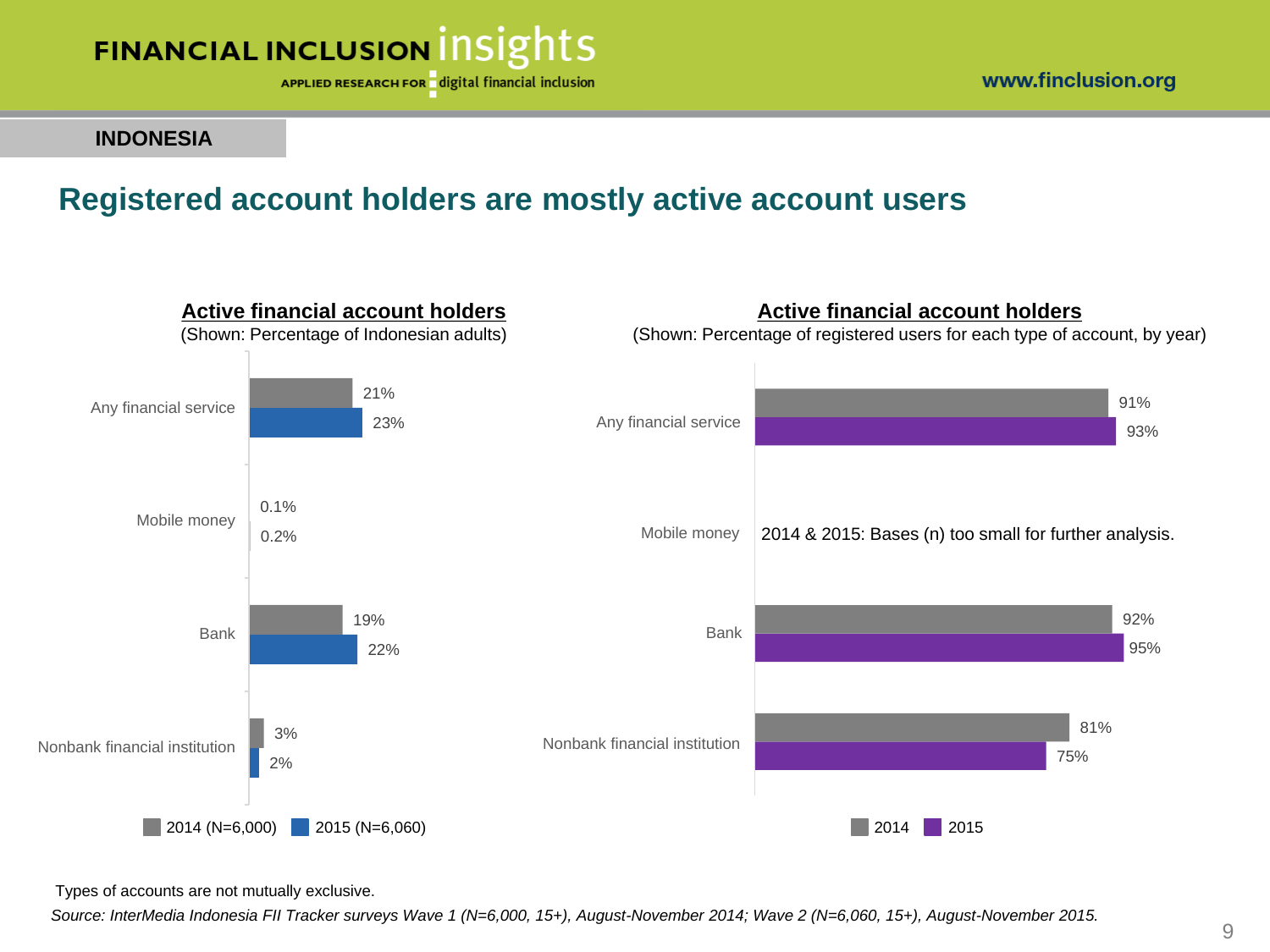

**INDONESIA**

## **Active bank account holders are increasingly using their accounts for advanced activities**



**Bank uses, by type** (Shown: Percentage of active bank account holders)

Due to the changes in the questionnaire some data points may not be directly comparable across years.

\*The number of registered mobile money users is too low to draw conclusions.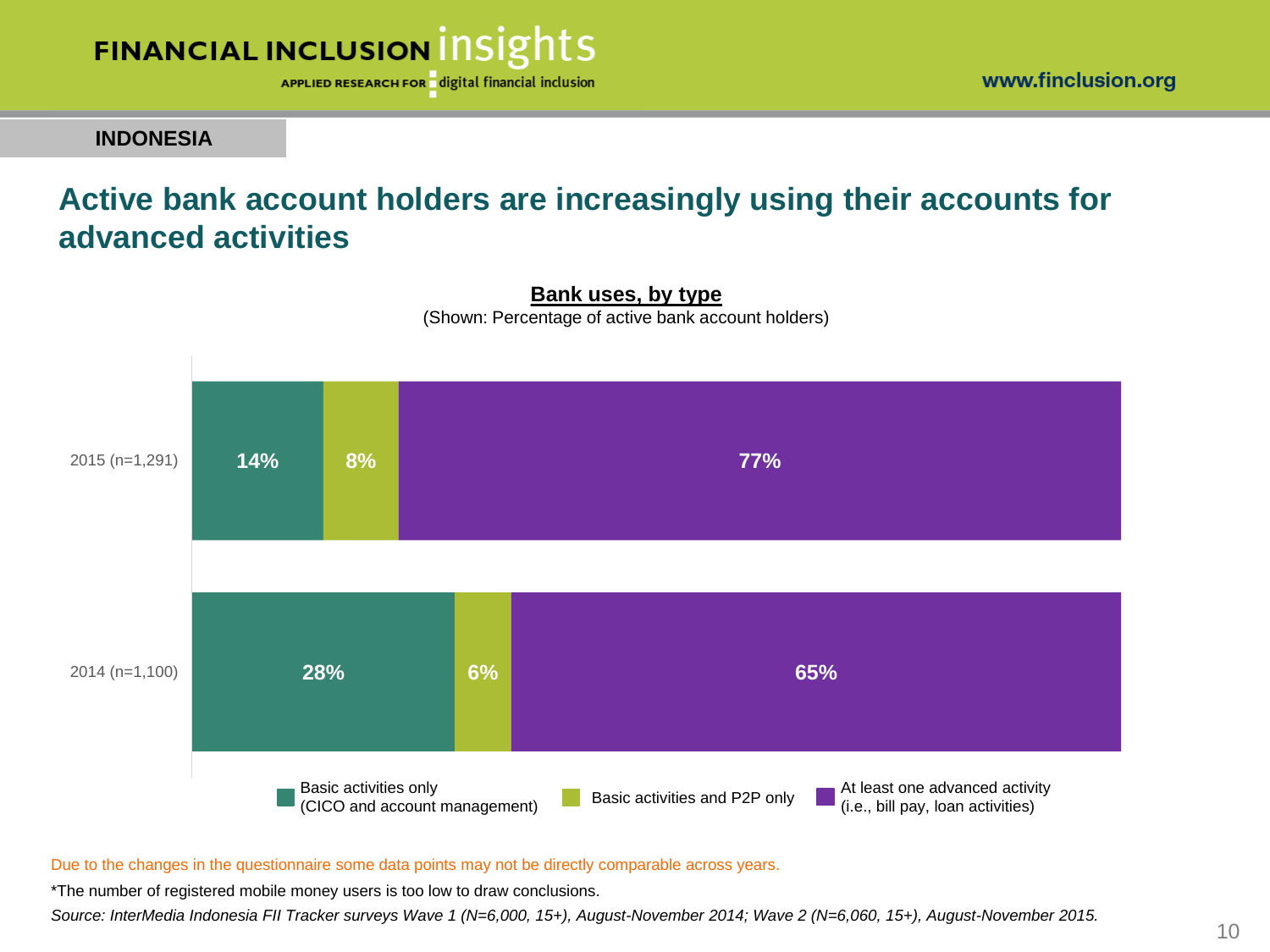

www.finclusion.org

#### **INDONESIA**

## **There are pronounced income and geographic disparities for active account use; lower income, rural users are much less likely to be active account holders**



Types of accounts are not mutually exclusive.

*Source: InterMedia Indonesia FII Tracker survey Wave 2 (N=6,060, 15+), August-November 2015.*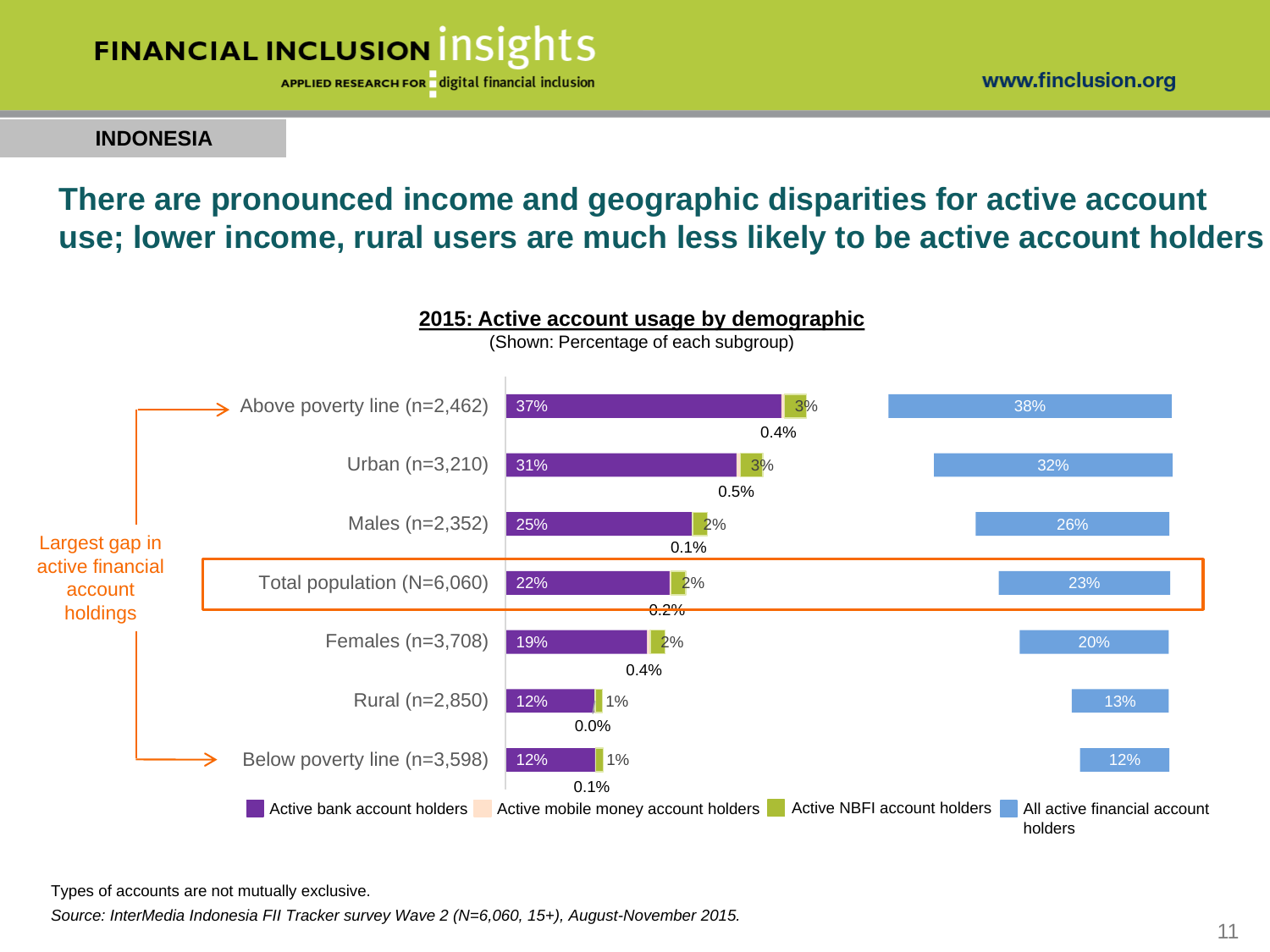

www.finclusion.org

#### **INDONESIA**

## **Indonesians know of at least one point-of-service in their area; very few know of any mobile money agent locations**



**2015: Proximity to points-of-service (POS) for financial institutions** (Shown: Percentage of Indonesian adults N=6,060)

\*POS includes post office banks and pawnshop; not shown. \*\*A BPR (Bank Perkreditan Rakyat) is a rural credit bank.

*Source: InterMedia Indonesia FII Tracker survey Wave 2 (N=6,060, 15+), August-November 2015.*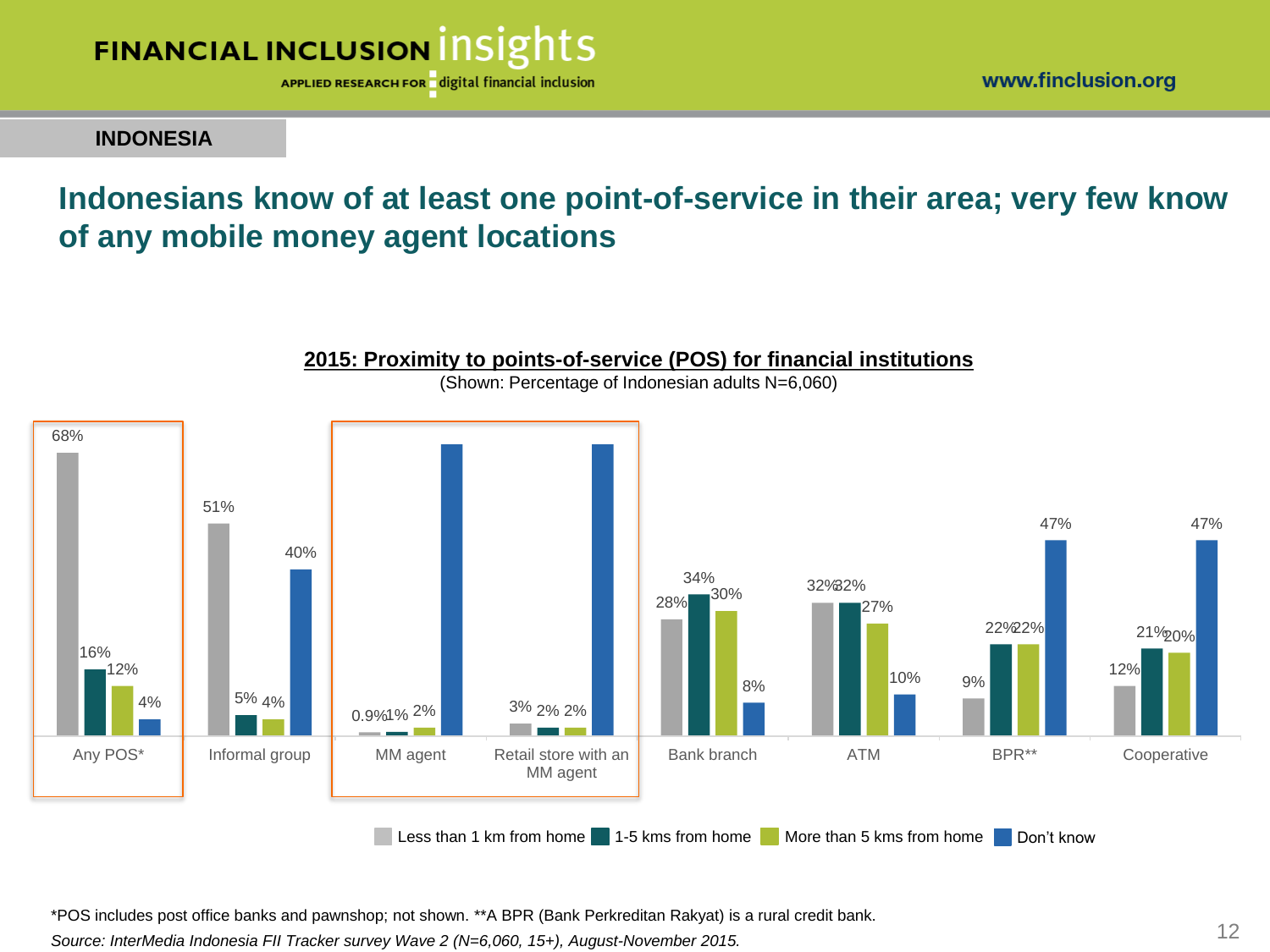

APPLIED RESEARCH FOR digital financial inclusion

**INDONESIA**

## **Experience with text messaging and basic numeracy are advantageous to furthering digital financial services use**



\*Identification documents (ID) necessary for registering a mobile money or a bank account include one of the following: a National ID, passport, voter's card, driver's license, company or government ID, birth certificate or school ID.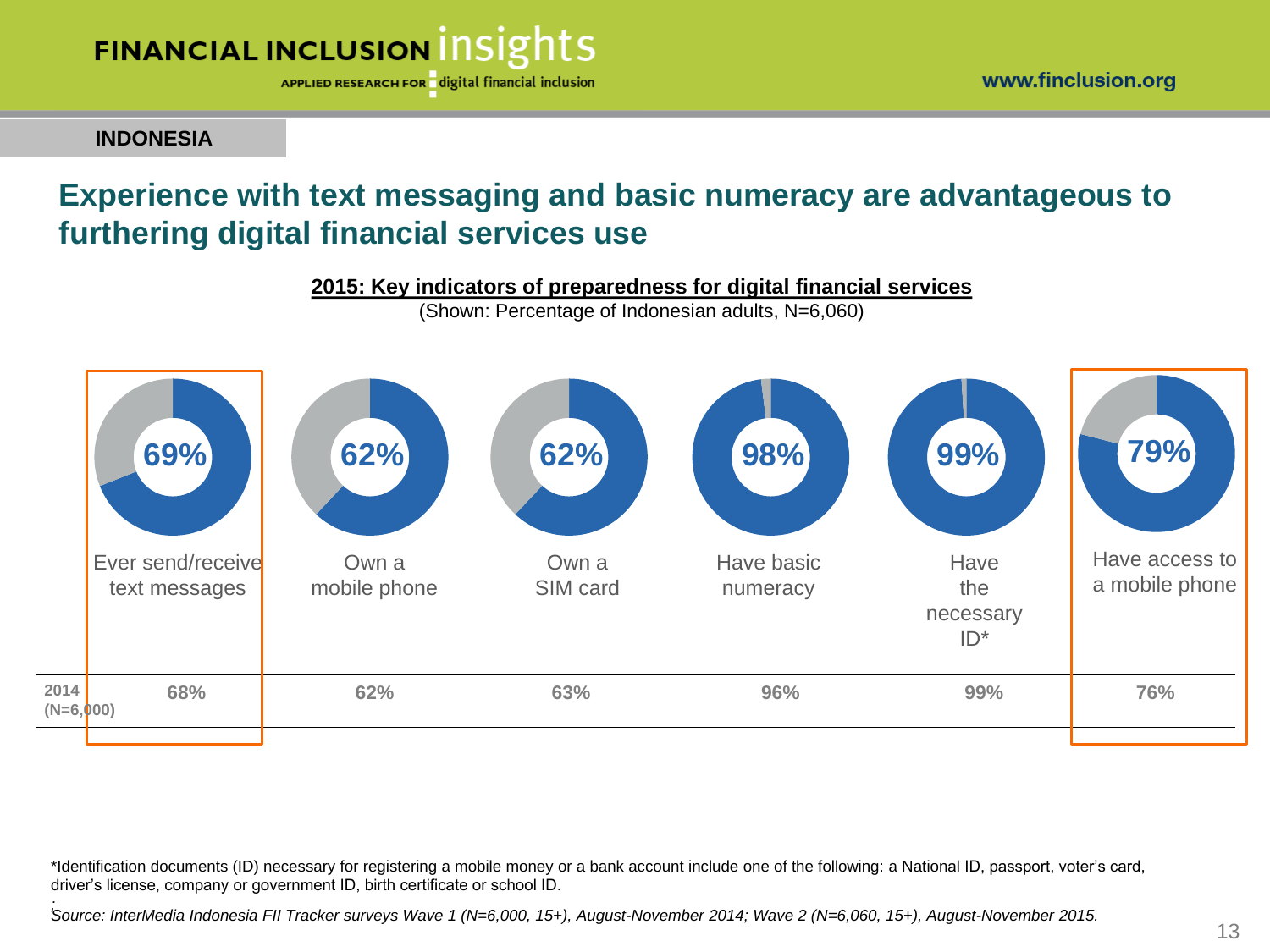![](_page_13_Picture_0.jpeg)

www.finclusion.org

#### **INDONESIA**

## **More Indonesians now know of mobile money vs. 2014, which may be translating to increased use**

![](_page_13_Figure_5.jpeg)

\*Awareness of at least one mobile money provider.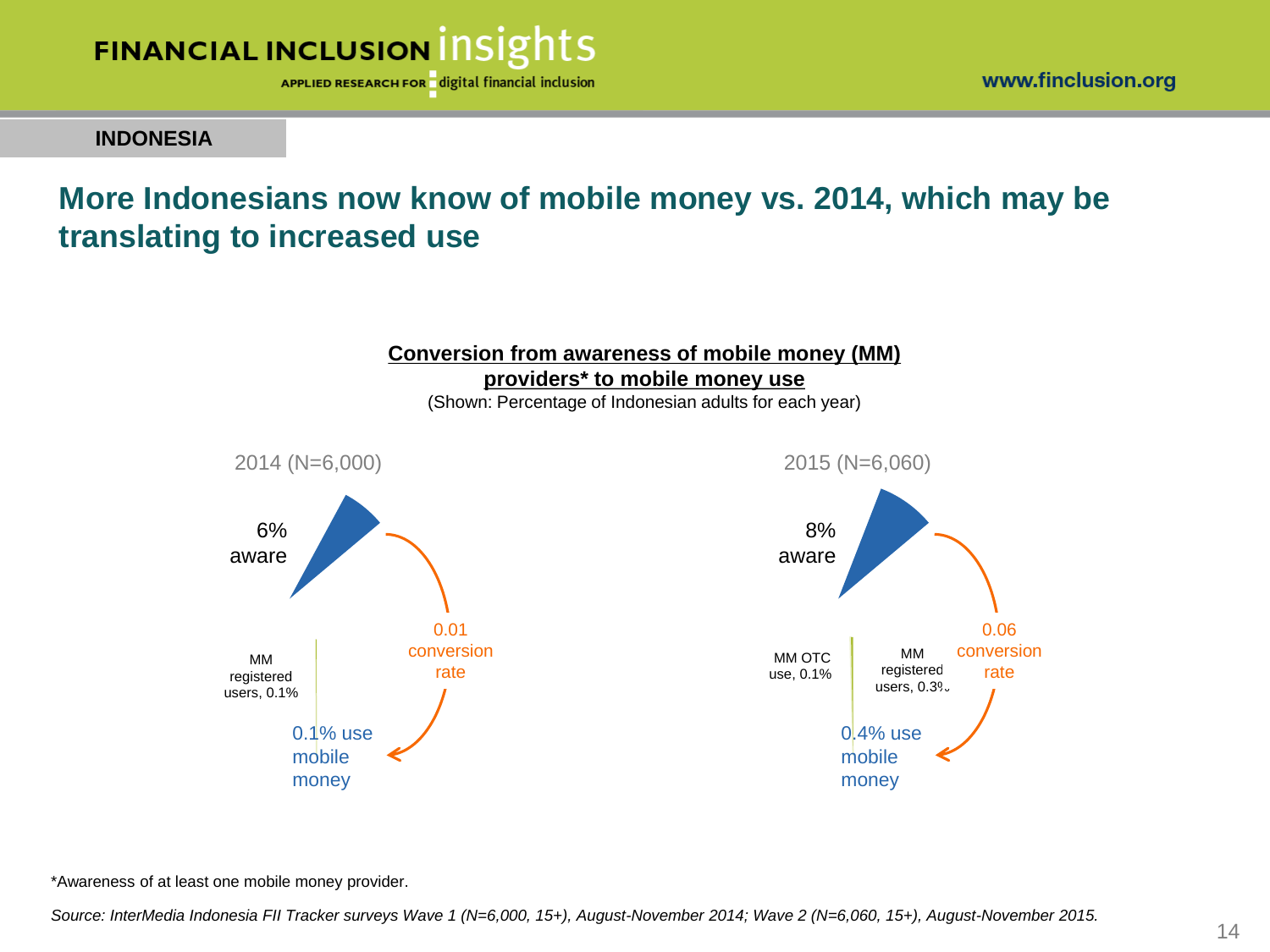![](_page_14_Picture_0.jpeg)

www.finclusion.org

#### **INDONESIA**

## **The greatest increases in mobile money awareness are within urban and above-poverty populations**

![](_page_14_Figure_5.jpeg)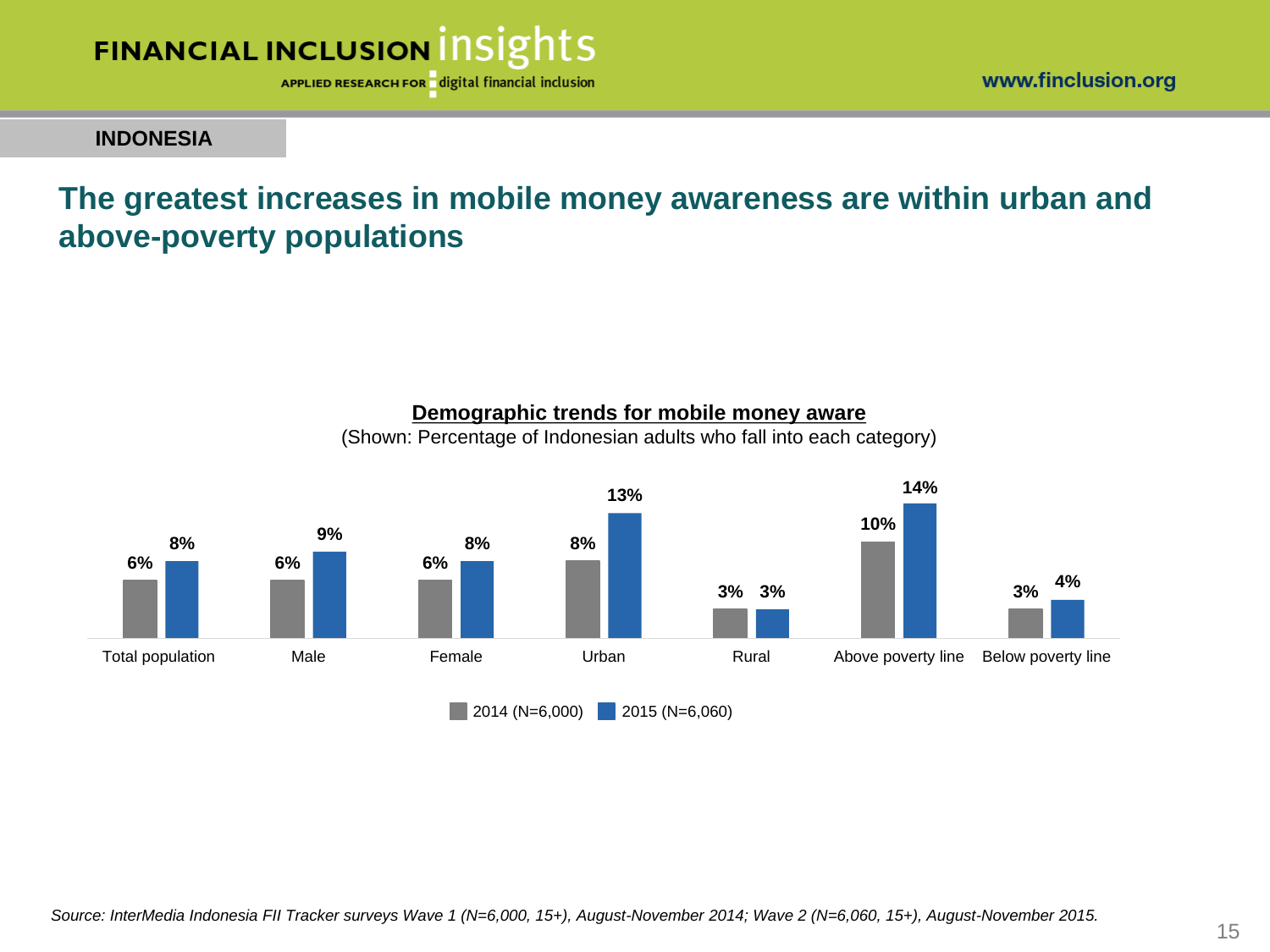![](_page_15_Picture_0.jpeg)

**INDONESIA**

## **Nearly all mobile money providers enjoy greater consumer awareness vs. 2014**

![](_page_15_Figure_4.jpeg)

**Mobile money provider awareness by brand**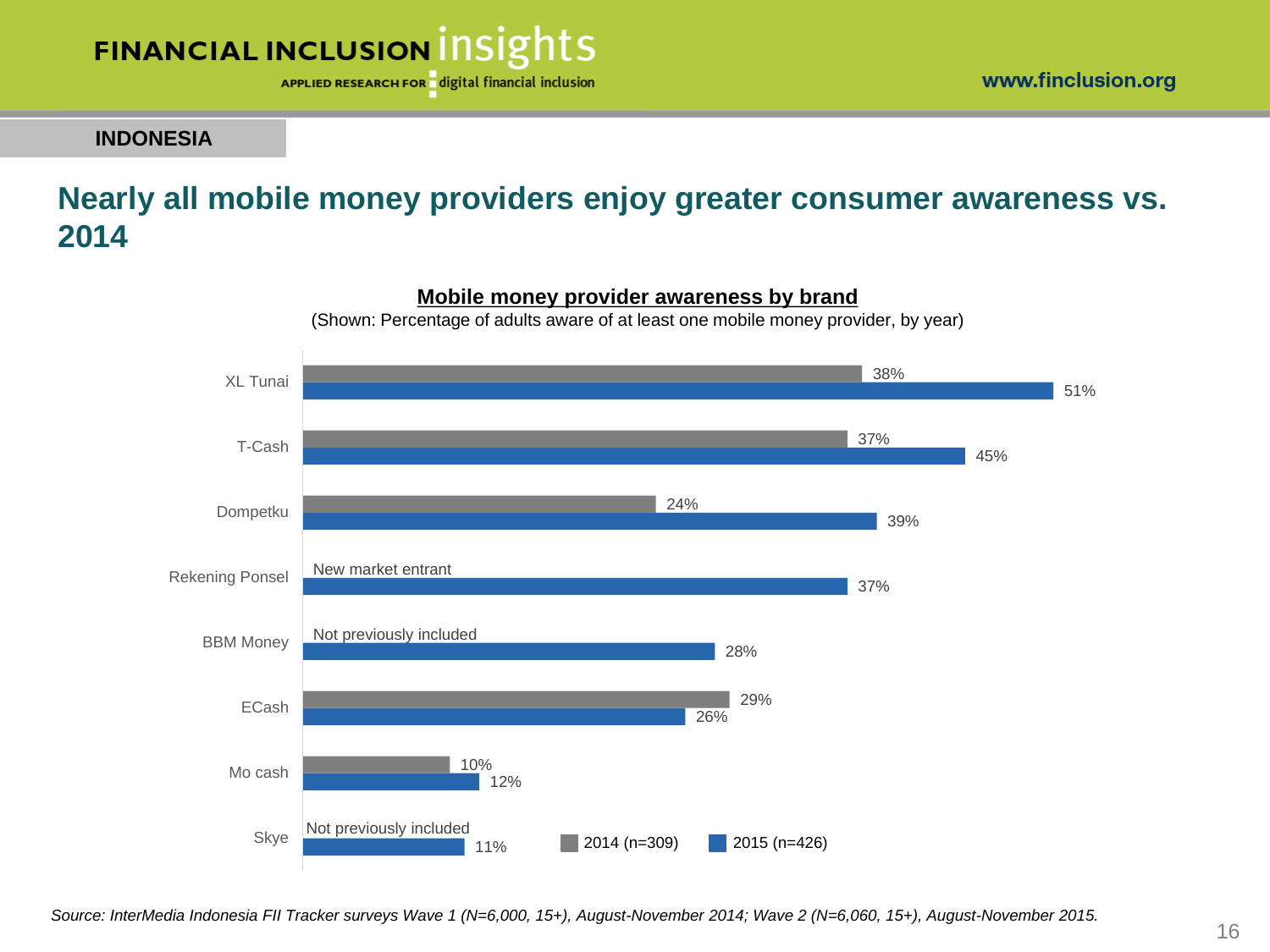![](_page_16_Picture_0.jpeg)

**INDONESIA**

#### www.finclusion.org

## **Consumers still lack substantive knowledge about mobile money, even though provider awareness has grown**

![](_page_16_Figure_5.jpeg)

(Shown: Percentage of MM aware that don't use, by year)

![](_page_16_Figure_7.jpeg)

Question allowed for multiple responses.

*Source: InterMedia Indonesia FII Tracker survey Wave 2 (N=6,060, 15+), August-November 2015.*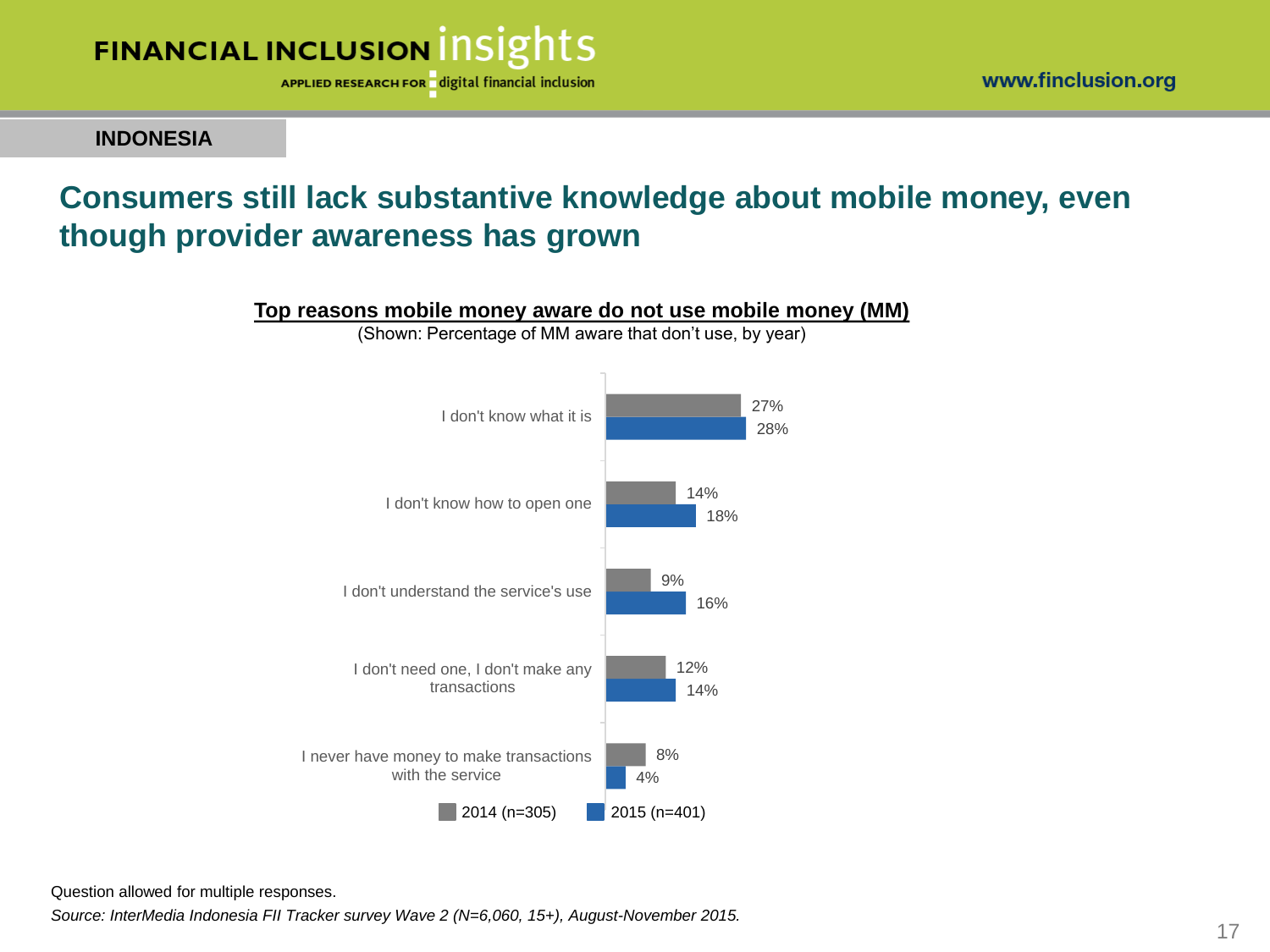![](_page_17_Picture_0.jpeg)

www.finclusion.org

#### **INDONESIA**

## **Bank account ownership increased in nearly all demographic groups**

#### **Demographic trends for registered bank account use**

(Shown: Percentage of Indonesian adults who fall into each category)

![](_page_17_Figure_7.jpeg)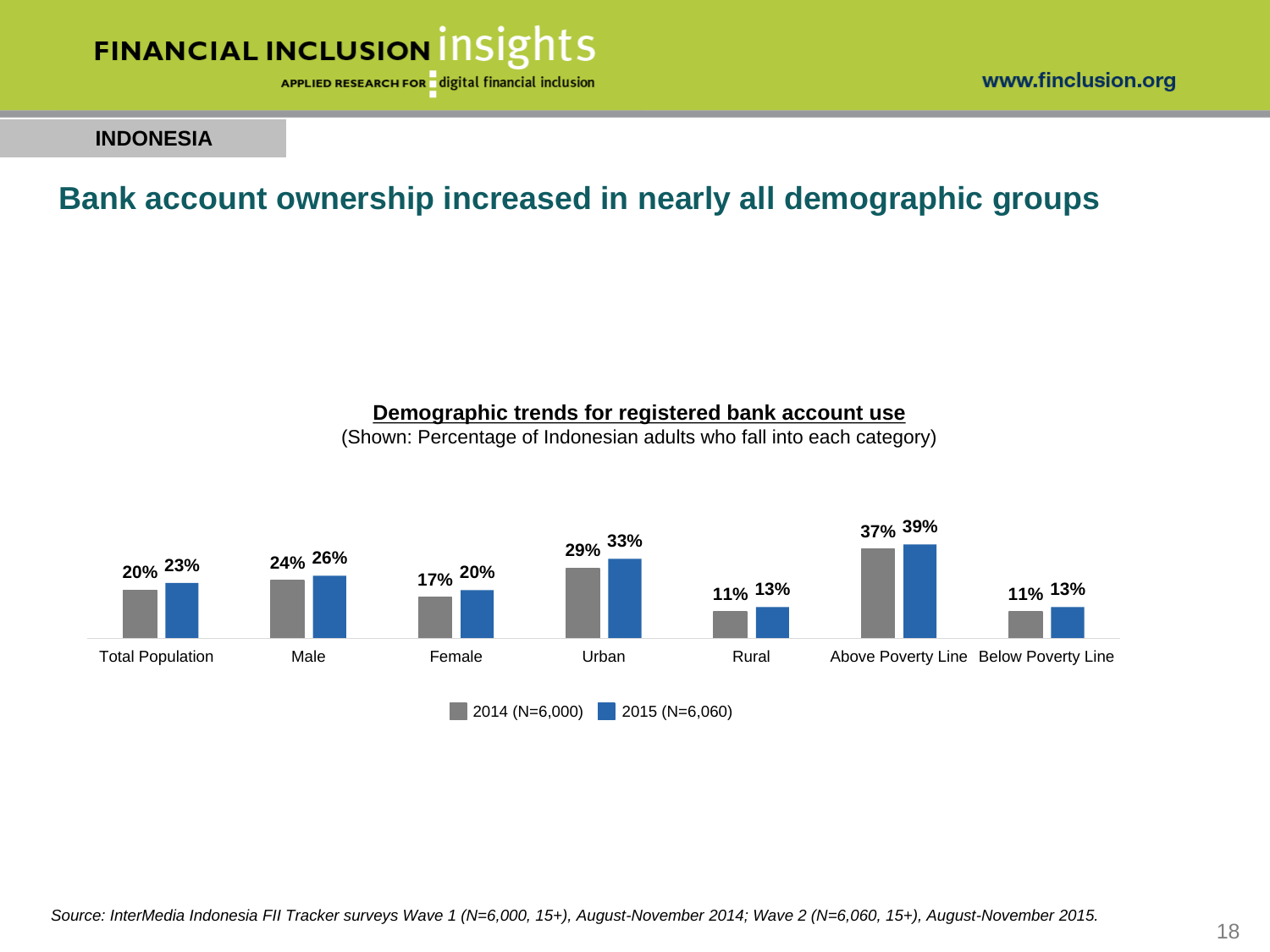![](_page_18_Picture_0.jpeg)

APPLIED RESEARCH FOR digital financial inclusion

#### **INDONESIA**

## **Saving or setting aside money, and transfers between bank accounts are the most common account uses for active bank account holders**

#### **2015: Advanced bank account uses**

(Shown: Percentage of active bank account holders, n=1,291)

of active registered users have used at least one advanced function through their accounts

77%

(vs. 65% in 2014)

![](_page_18_Figure_9.jpeg)

Due to the changes in the questionnaire some data points may not be directly comparable across years.

Question allowed for multiple responses.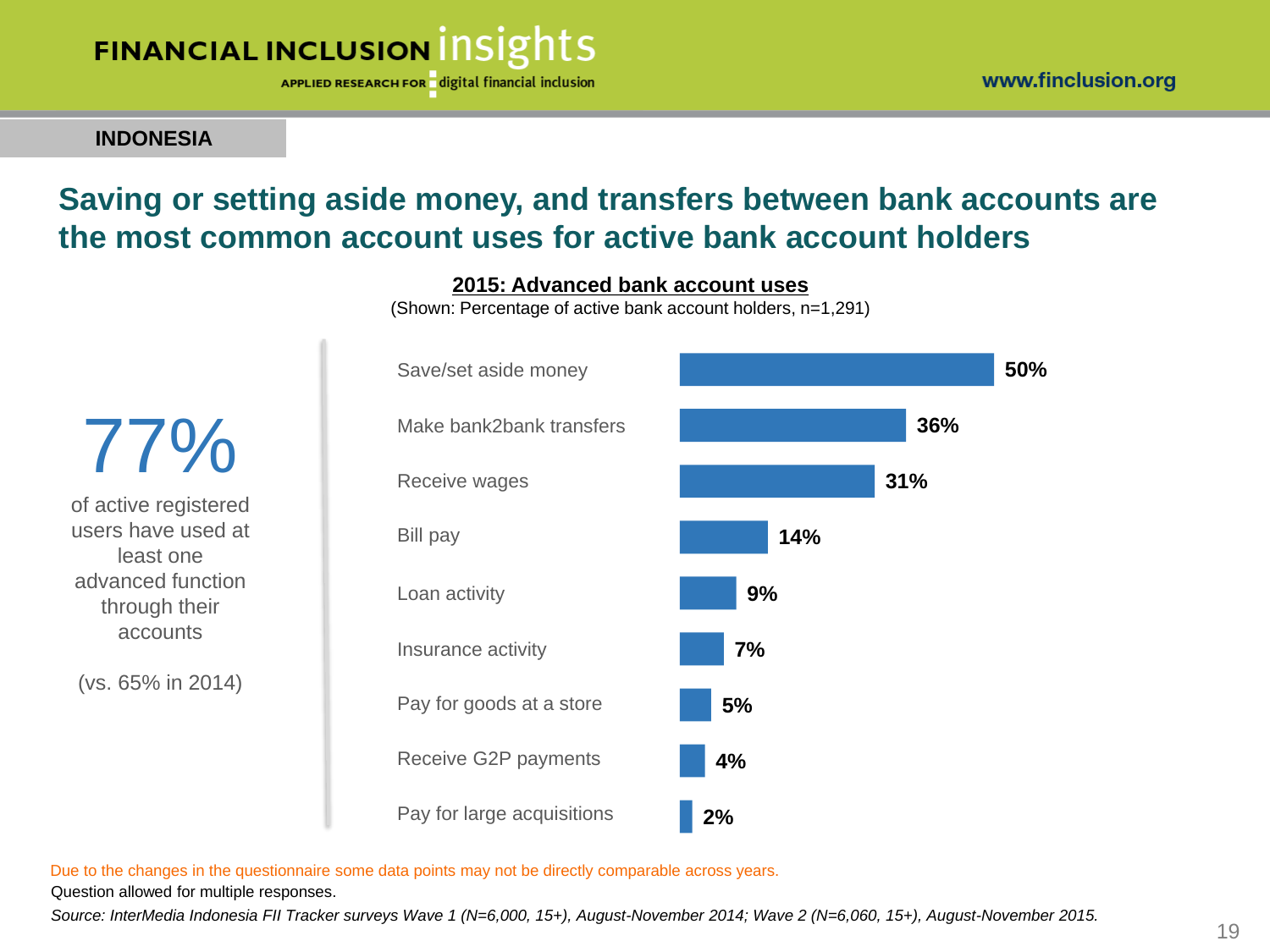APPLIED RESEARCH FOR digital financial inclusion

**INDONESIA**

## **Informal savings groups and banks serve distinct groups; informal savings groups primarily serve female, rural and poor populations**

![](_page_19_Figure_5.jpeg)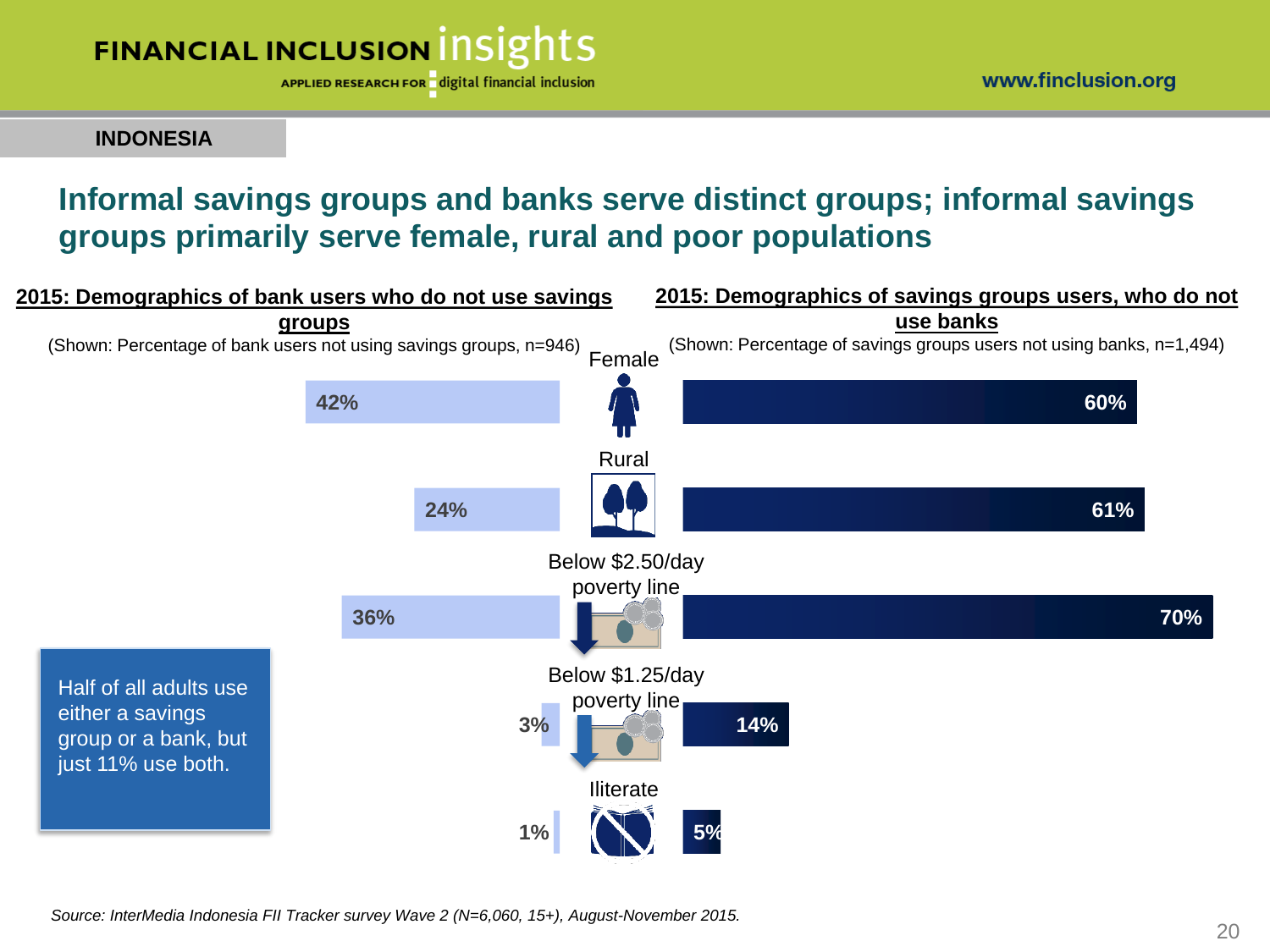APPLIED RESEARCH FOR digital financial inclusion

#### **INDONESIA**

## **Account ownership is increasing, use of accounts for more advanced functions also grew between 2014 and 2015**

| <b>Main FSP Indicator</b>                                                         | 2014          | 2015       | <b>Base Definition</b> |  |
|-----------------------------------------------------------------------------------|---------------|------------|------------------------|--|
|                                                                                   | $\frac{0}{0}$ | $\%$       |                        |  |
|                                                                                   | Base n        | Base n     |                        |  |
| Adults (15+) who have active digital stored-value accounts                        | 18%           | <b>22%</b> | All adults             |  |
|                                                                                   | 6,000         | 6,060      |                        |  |
|                                                                                   | 9%            | 12%        | All poor               |  |
| Poor adults (15+) who have active digital stored-value accounts                   | 3,761         | 3,598      |                        |  |
|                                                                                   | 8%            | 10%        | All rural females      |  |
| Rural women (15+) who have active digital stored-value accounts                   | 1,712         | 1,716      |                        |  |
| Adults (15+) who have active digital stored-value accounts and use them to access | 11%           | 17%        | All adults             |  |
| other financial services (beyond basic wallet, P2P and bill pay)*                 | 6,000         | 6,060      |                        |  |
| Poor adults (15+) who have active digital stored-value accounts and use them to   | 5%            | 8%         |                        |  |
| access other financial services (beyond basic wallet, P2P and bill pay)           | 3,761         | 3,598      | All poor               |  |
| Rural women (15+) who have active digital stored-value accounts and use them to   | 4%            | 6%         |                        |  |
| access other financial services (beyond basic wallet, P2P and bill pay)           | 1,712         | 1,716      | All rural females      |  |

Digital stored-value accounts: accounts in which a monetary value is represented in a digital electronic format and can be retrieved/transferred by the account owner remotely. For this particular study, DSVAs include a bank account or NBFI account with digital access (a card, online access or a mobile phone application) and a mobile money account.